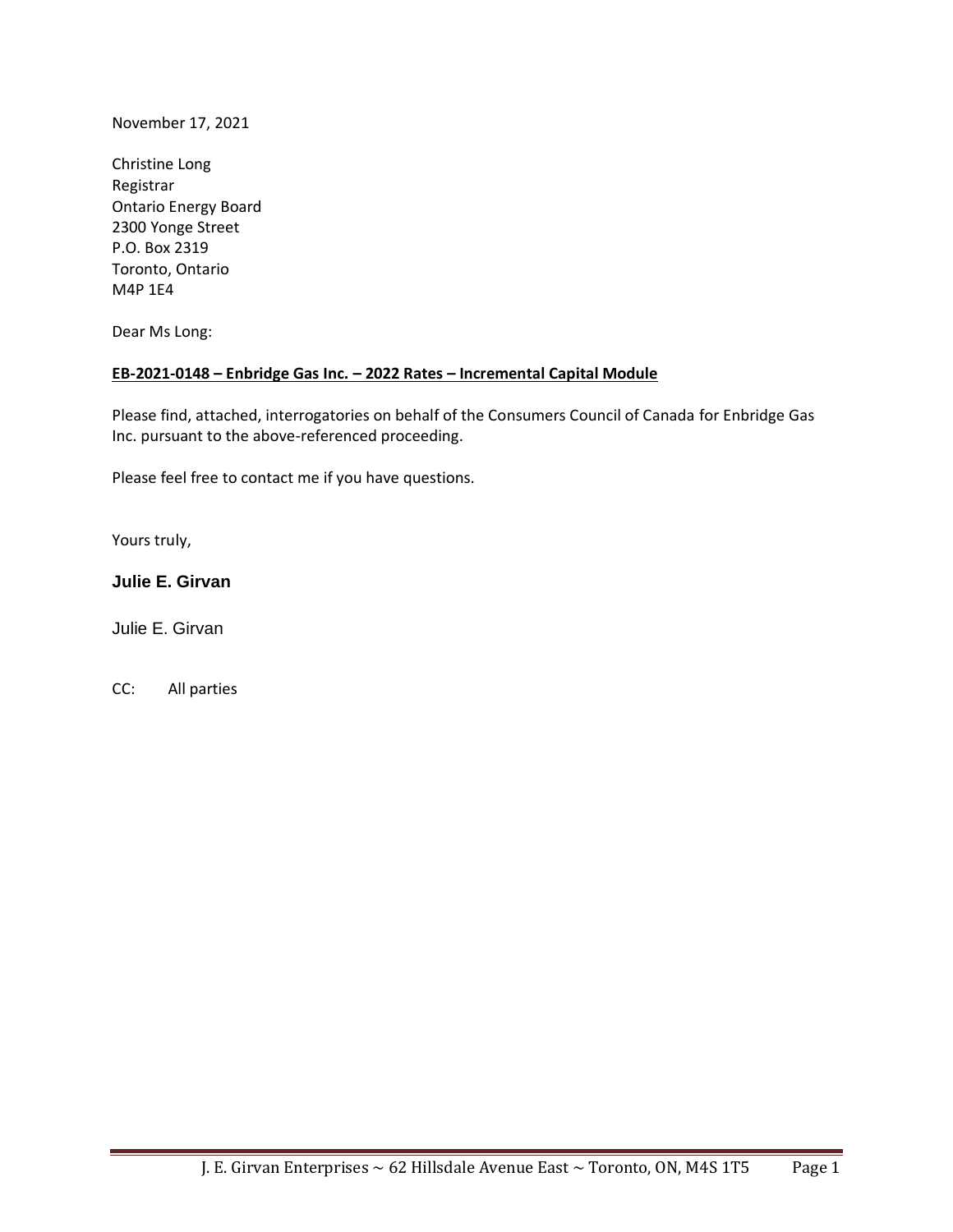# **INTERROGATORIES FROM ENBRDGE GAS INC.**

### **FROM THE CONSUMERS COUNCIL OF CANADA**

#### **RE: EB-2021-0148 – ENBRIDGE GAS INC. 2022 RATES**

### **CCC-1**

Ex. B//T2/S1/p. 3

Please explain what relief, if any, EGI is seeking from the OEB with respect to the Asset Management Plan Addendum.

# **CCC-2**

Ex. B/T2/S1/pp. 4-6

Please recast Tables 1 and 2 (Capital Expenditures by Category - 2017-2026 – EGD and Union Rate Zones) and include budget amounts for 2017-2020.

# **CCC-3**

Ex. B/T2/S1/p. 24

Please explain how EGI selected the eligible ICM capital projects included in this Application. Please indicate if any projects were deemed ineligible and why?

# **CCC-4**

Ex. B/T2/S1/p. 28

Please indicate when EGI identified the need to replace approximately 650 m of the existing NPS 42 Dawn to Cuthbert pipeline. Please identify any factors that might put the September 2022 in-service date at risk. Why does EGI require a 2022 in-service date?

# **CCC-5**

Ex. B/T2/S1/p. 28

Please indicate when EGI identified the need to rebuild the Byron Transmission Station located in Byron Ontario. Please identify any factors that might put the August 31, 2022 in-service date at risk. Why does EGI require a 2022 in-service date?

# **CCC-6**

Ex. B/T2/S1/p. 29

Please indicate when EGI identified the need to replace the existing NPS 4 Kirkland Lake Lateral. Please identify any factors that might put the November 2022 in-service date at risk. Why does EGI require a 2022 in-service date?

# **CCC-7**

Ex. B/T2/S1/p. 1 and p. 30